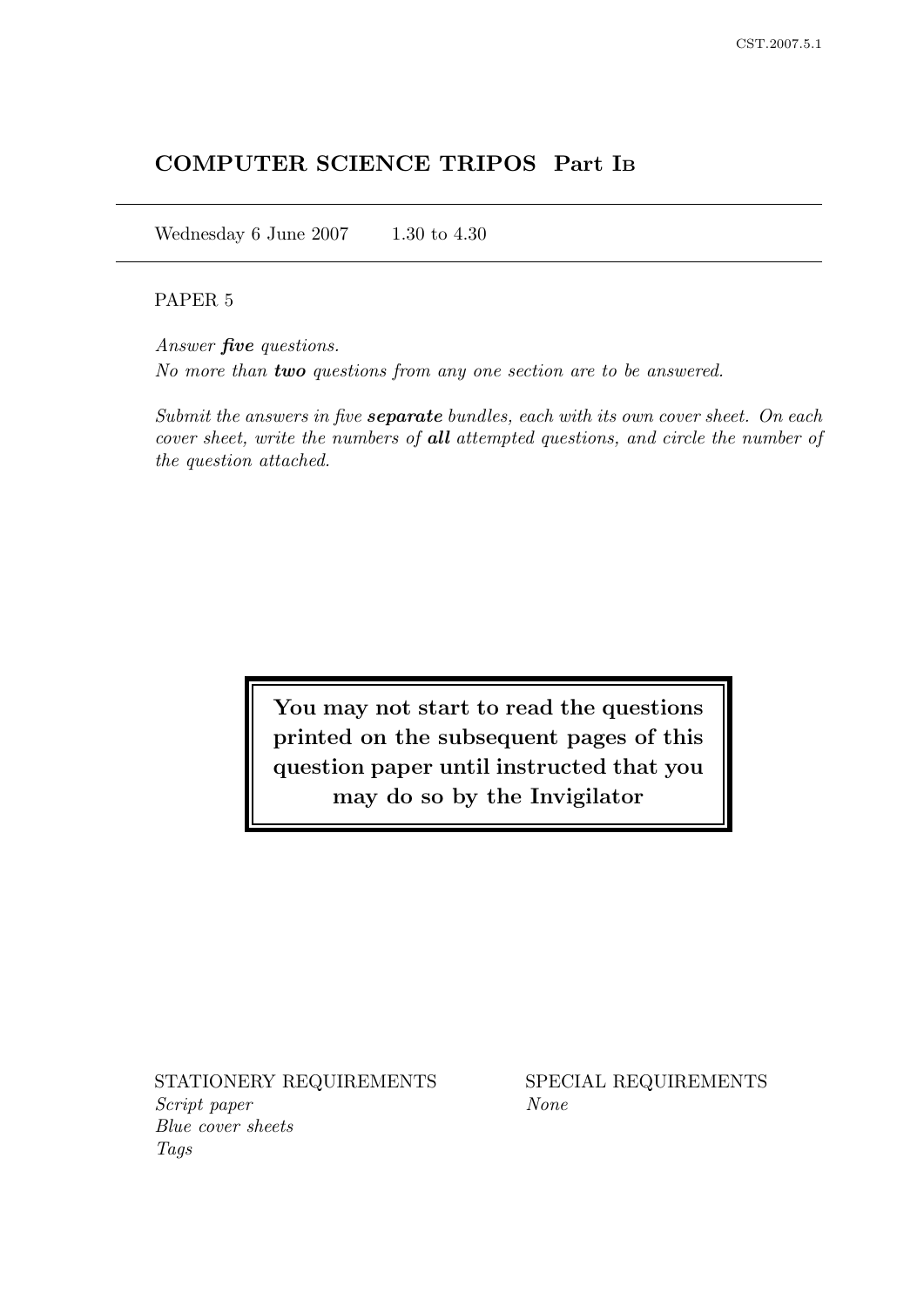### SECTION A

### 1 Software Engineering

An inertial navigation system is a device that uses gyros and accelerometers to measure changes in its position and orientation. It is typically used in aircraft to provide a backup navigation mechanism for GPS and other radio-based systems, and to provide an altitude reference when flying on autopilot.

You have been hired to adapt such a device to be the main navigation system for an unmanned submersible. Describe the methodology you would use, with particular reference to how you would assure your customer of the device's dependability, and what sort of problems you would watch out for.

[20 marks]

#### 2 Computer Design

- (a) What is the difference between the latency and the bandwidth of a communication link? [2 marks]
- (b) Why are control-flow processors sensitive to memory latency even if the memory bandwidth exceeds what the processor could ever require? [4 marks]
- (c) How is average memory latency typically reduced? [5 marks]
- (d) What is the difference between serial and parallel communication and what is the receiver required to do to recover the data in each case? [5 marks]
- (e) The PCI communication standard for add-on cards for PCs has moved to PCI express (PCIe). PCI uses a parallel bus to communicate to several cards whereas PCIe uses sets of point-to-point serial links for communication. Why are multiple serial links rather than parallel buses preferred for high bandwidth communication? [4 marks]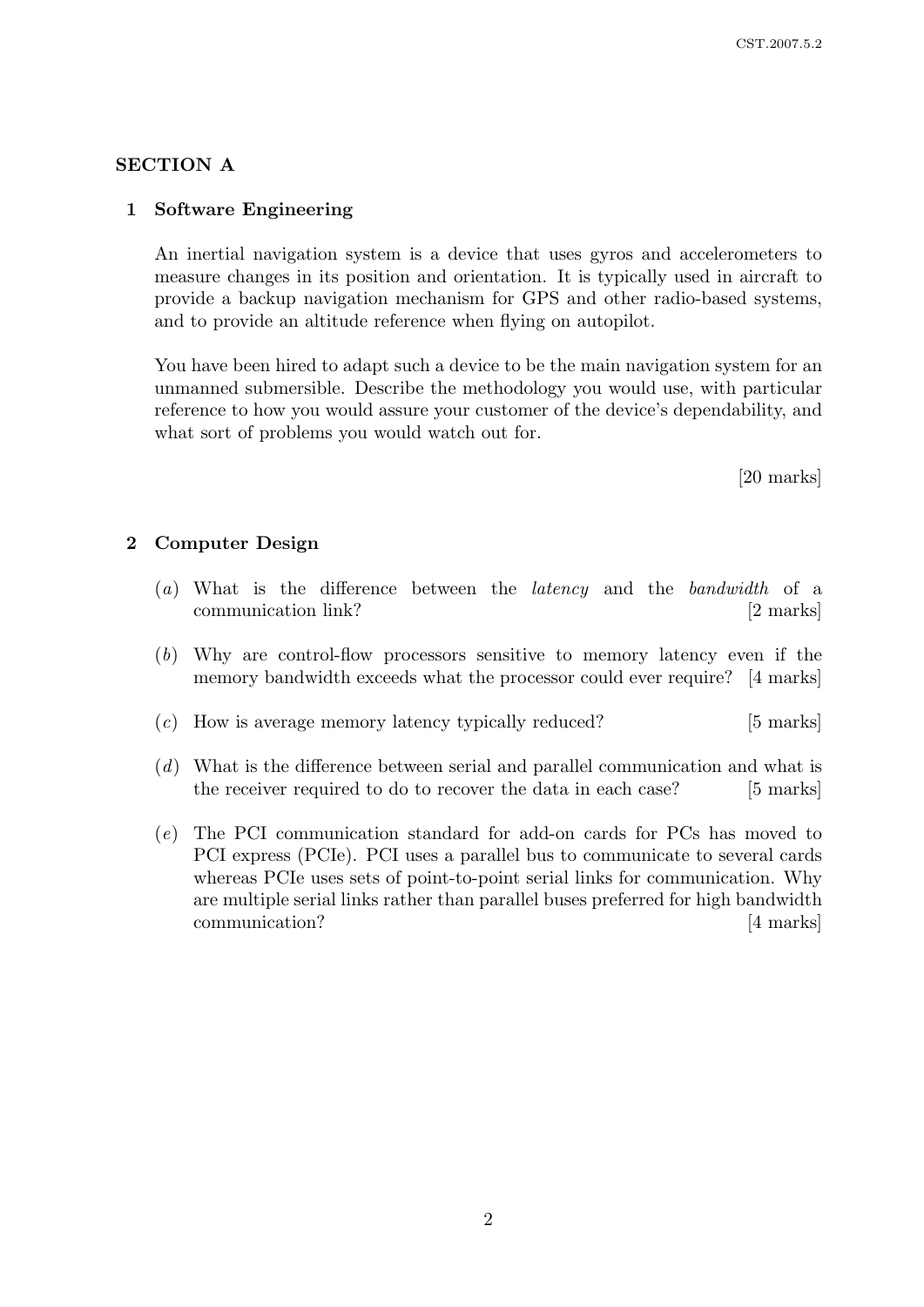# 3 Digital Communication I

Using four examples, explain how multiple higher-layer channels can be multiplexed onto a lower-layer channel. In each example consider

- $(i)$  how the individual higher-layer channels can be recognised;
- $(ii)$  what the mechanism is for allocation of lower-layer channel resources to the higher-layer channels; and
- $(iii)$  the characteristics of the higher-layer channels.

 $[4 \times 5 \text{ marks}]$ 

## 4 Concurrent Systems and Applications

- (a) A software engineer is developing computer-aided design software for an architect who works with designs for three different types of building: Contemporary, Victorian, and Roman. When laying out buildings, the architect places windows, doorways, walls and roofs in the appropriate style for the building on which she is working. Explain, including all the Java interfaces and code fragments, how the software can use the Abstract Factory design pattern to construct and maintain its internal data structures representing a building. [6 marks]
- (b) In terms of software testing, what is equivalence partitioning, how can it be done, and how can the partitioned sets be used to select test patterns?

[6 marks]

- $(c)$  What are *decision coverage* and *condition coverage*? [2 marks]
- (d) Describe Java's Remote Method Invocation (RMI) system, including the means by which objects and servers are named, how clients perform binding, and the purpose of the RMI CodeBase. [6 marks]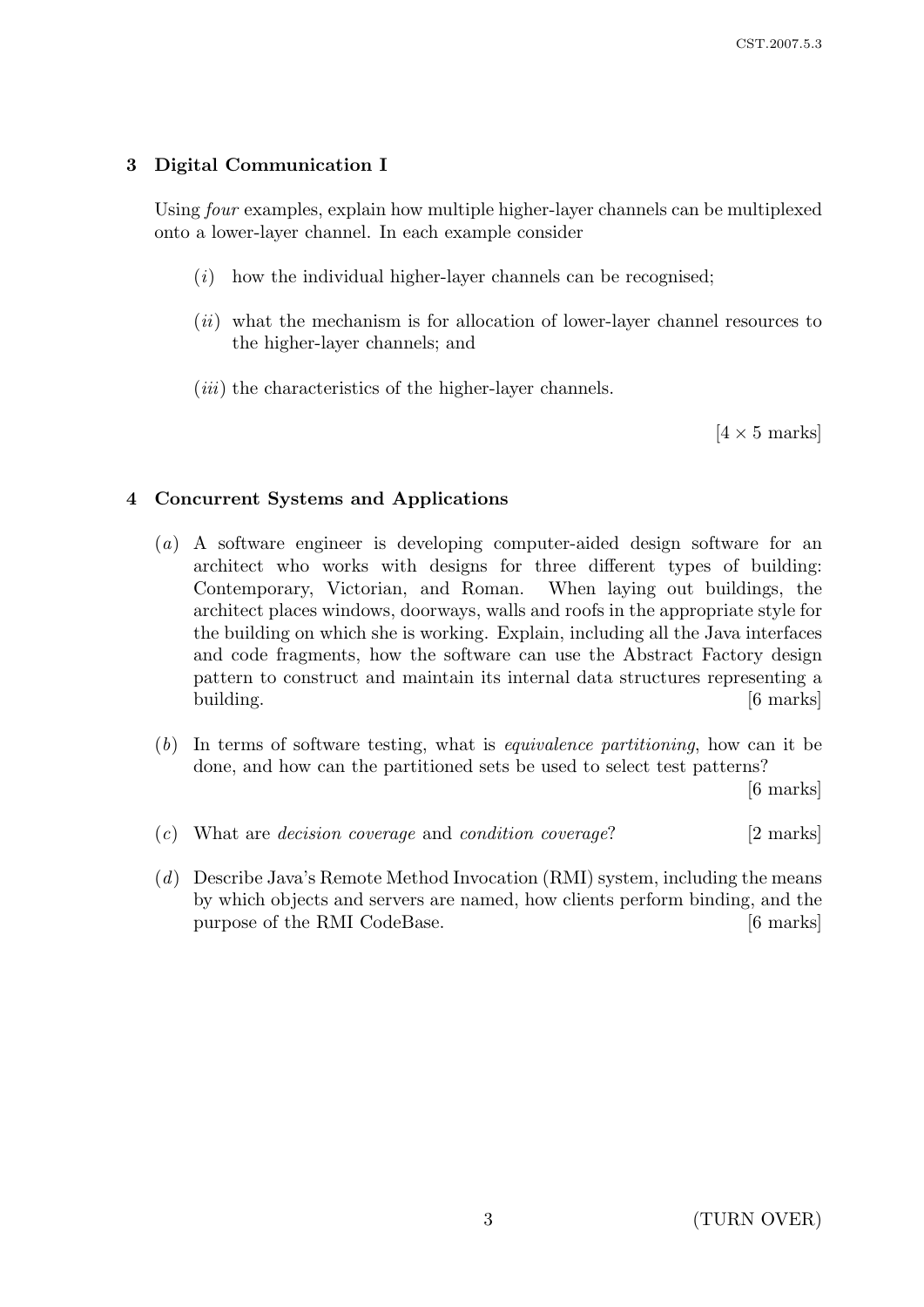### SECTION B

### 5 Computer Graphics and Image Processing

- (a) Describe, in detail, an algorithm that will draw a one-pixel wide outline of a circle of integer radius centred on the origin. [10 marks]
- (b) Describe the modifications required to your algorithm in part  $(a)$  to make it draw a filled circle.  $\left[3 \text{ marks}\right]$
- $(c)$  Describe the modifications required to your algorithm in part  $(a)$  to make it draw the outline of a circle centred at arbitrary integer coordinates. [2 marks]
- (d) Describe the modifications required to your algorithm in part  $(c)$  to make it draw the outline of a circle centred at arbitrary non-integer coordinates and of non-integer radius. [5 marks]

#### 6 Compiler Construction

(a) Describe how a stack is used to implement procedures and functions.

[6 marks]

- (b) Suppose a language allows the creation of pointers. How does this complicate the use of stacks as described in part  $(a)$ ? [2 marks]
- $(c)$  How does the Java language deal with the problem described in part  $(b)$ ? [2 marks]
- (d) Consider the following ML-like program containing the function  $g$  that returns a function as a result.

let  $a = 17$  in let  $g b = (let h c = a + b + c in h) in$ let  $f1 = g 21$  in let  $f2 = g$  33 in let  $v = f1(3) + f2(57)$  in ... ...

Explain carefully how such a program can be compiled. In particular, pay special attention to how the code for the body of the function h can access the values of  $a, b, and c.$  [10 marks]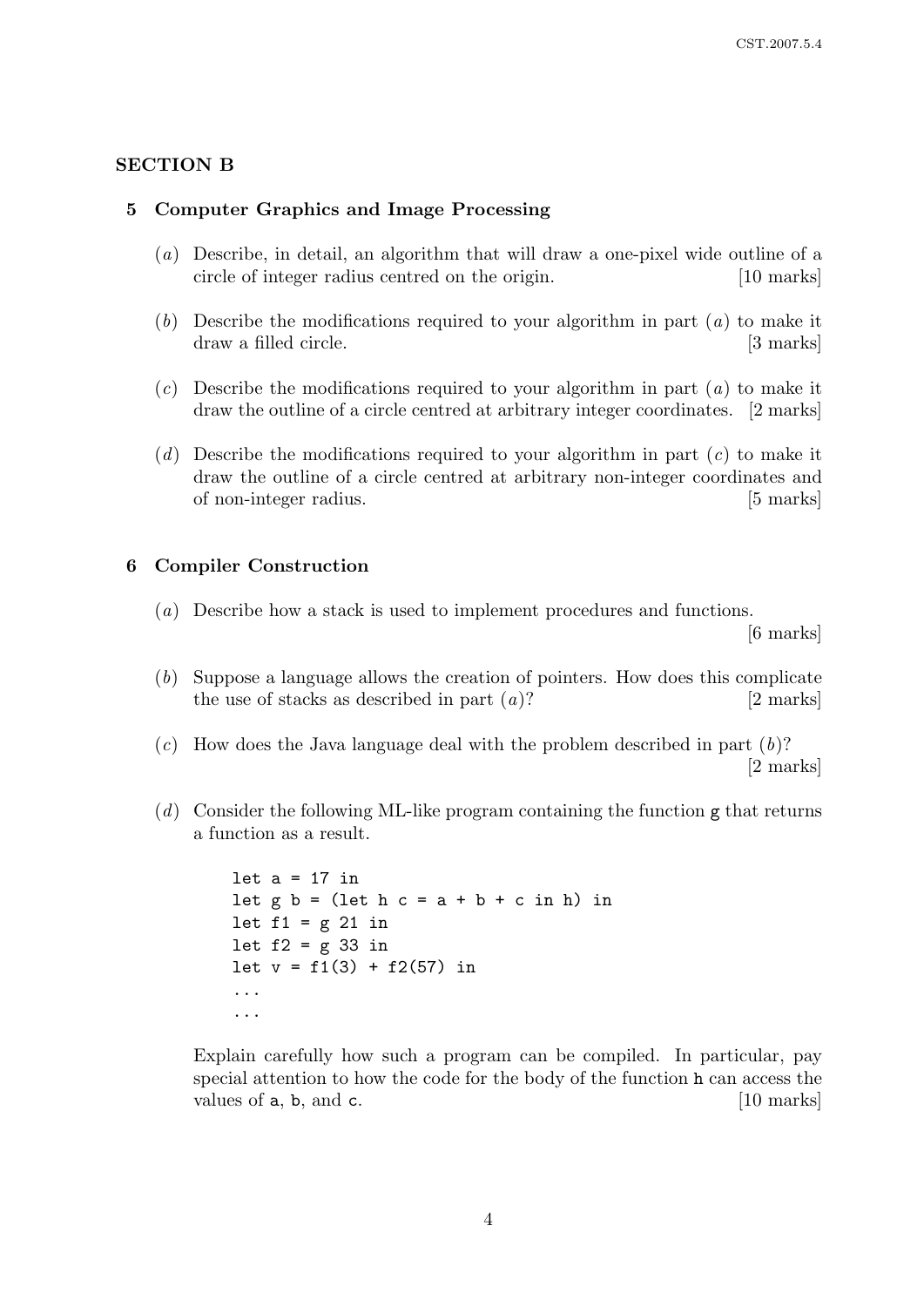# 7 Concepts in Programming Languages

- (a) Give an overview of the FORTRAN execution model (or abstract machine) and comment on its merits and drawbacks from the viewpoints of programming, compilation, execution, etc. [5 marks]
- (b) What is garbage collection in the context of programming languages? Comment on its merits/drawbacks and explain the contexts in which it arises, giving examples. [5] marks]
- (c) Recall that Algol has a primitive static type system. In particular, in Algol 60, the type of a procedure parameter does not include the types of its parameters. Thus, for instance, in the Algol 60 code

## procedure P( procedure F ) begin F(true) end ;

the types of the parameters of the procedure parameter F are not specified.

Explain why this piece of code is statically type correct. Explain also why a call  $P(Q)$  may produce a run-time type error, and exemplify your answer by exhibiting a declaration for Q with this effect.

Why does this problem not arise in SML? [5 marks]

(d) Give an implementation of the abstract data type of stacks using the SML module system. [5 marks]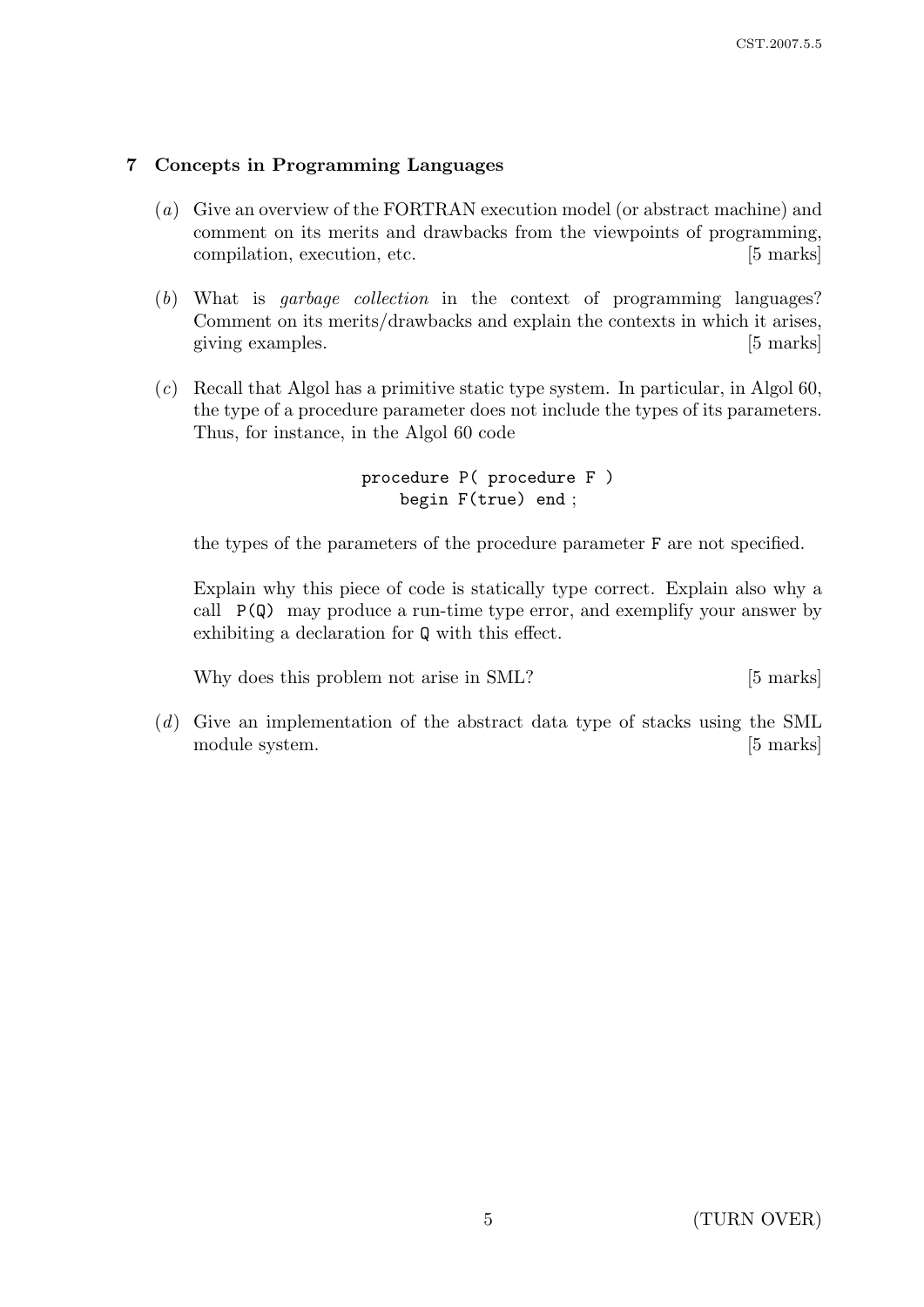#### 8 Databases

- (a) The Entity/Relationship model is based around the concepts of *entity*, attribute, and relationship. Describe how these can be represented in the relational model. [6 marks]
- (b) Data normalisation is often an important component in database design. Discuss why this is so, and give examples of situations where normalisation is not important.  $\begin{bmatrix} 6 \text{ marks} \end{bmatrix}$
- $(c)$  Let A and B be disjoint non-empty sets of attributes. Let R be a relation over attributes  $A \cup B$  and let S be a relation over attributes B.

Suppose that we want to introduce a new relational operation called *division*, denoted  $R \div S$ , that will return a relation over attributes A. The relation  $R \div S$  is made up of all tuples t such that for all  $s \in S$  we have  $ts \in R$  (ts is the concatenation of  $t$  and  $s$ ).

Note that in the special case that  $R = T \times S$  for some relation T, then  $(R \div S) = T$  and  $(R \div T) = S$ .

In other words,  $\div$  can be treated as an inverse to the Cartesian product.

Can we define  $R \div S$  in the relational algebra? Prove that your answer is correct. [8 marks]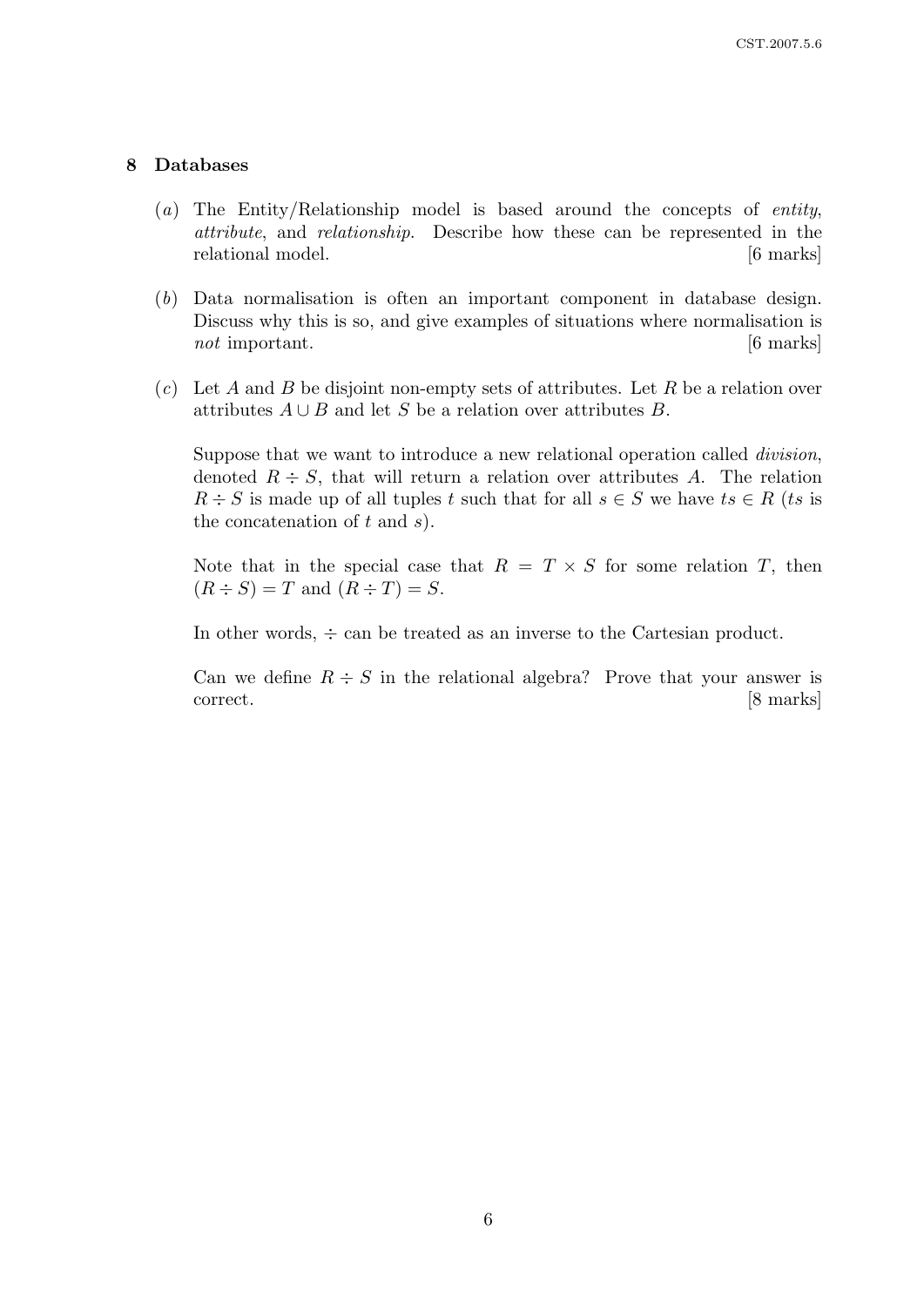# SECTION C

### 9 Logic and Proof

- (a) You have to write a program that accepts a propositional formula  $\phi$  and returns an interpretation that falsifies  $\phi$ . Describe the algorithm you would employ in each of the following circumstances:
	- (i)  $\phi$  can be expected to contain many occurrences of the  $\leftrightarrow$  connective.

[4 marks]

- (*ii*)  $\phi$  will be delivered in disjunctive normal form. [4 marks]
- $(b)$  Let S be a set of propositional clauses, each of which contains a negative literal.
	- $(i)$  Show that applying the resolution procedure to S will never generate the empty clause. [3 marks]
	- (*ii*) Describe a model that satisfies  $S$ . [3 marks]
- (c) Prove or disprove the sequent  $\Box \Diamond (P \lor Q) \Rightarrow (\Box \Diamond P) \lor (\Box \Diamond Q)$  of S4 modal logic. [6 marks]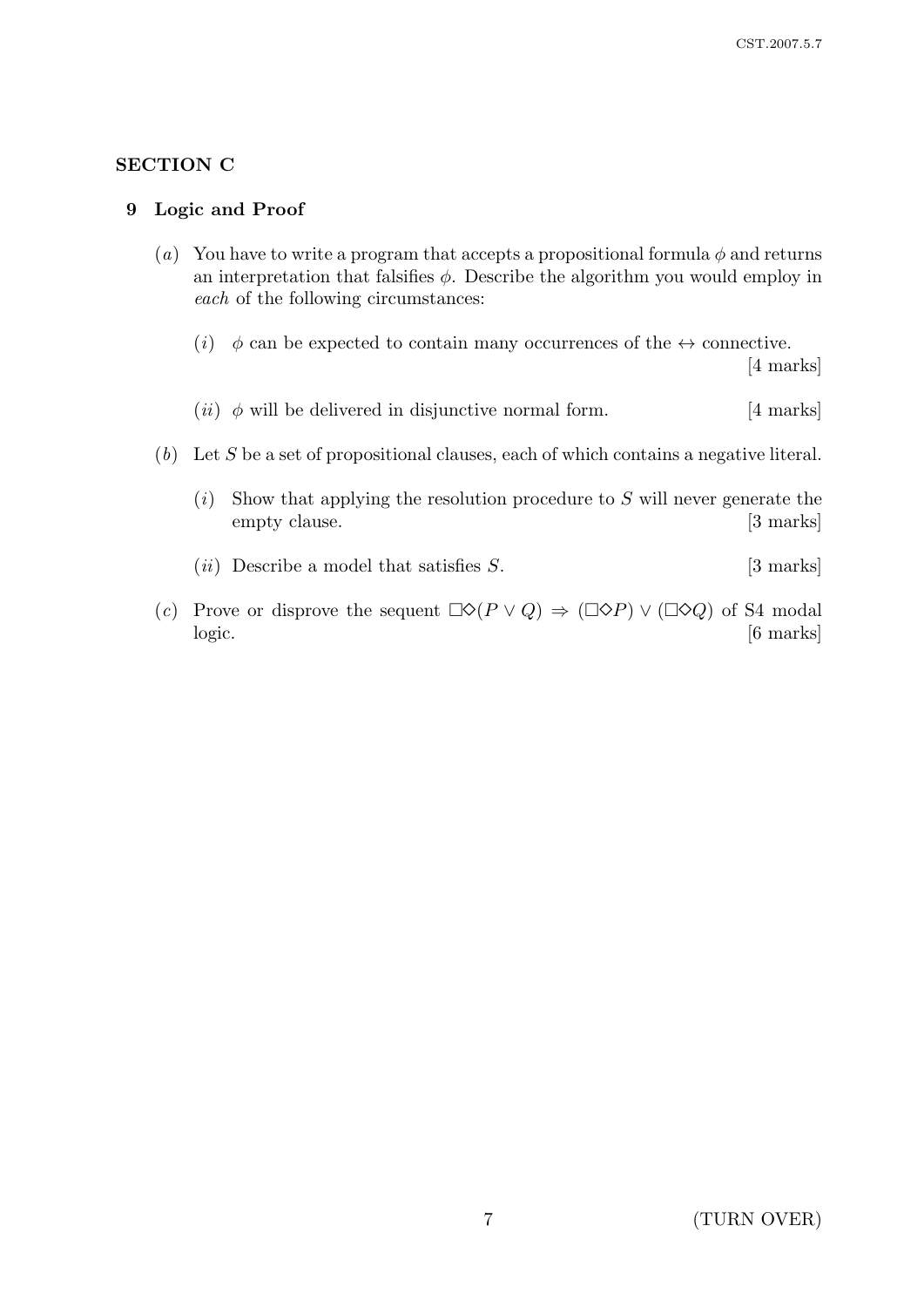#### 10 Foundations of Functional Programming

- (a) Writing as usual  $\rightarrow$  for 1-step reduction (i.e.  $\beta$ -η-reduction with  $\alpha$ -conversion only used to avoid name clashes) and  $\rightarrow$  for its reflexive-transitive closure, indicate giving reasons (you may merely claim well-known results) whether the following statements are *always, never* or *sometimes* true of pure  $\lambda$ -terms  $L, M$  and  $N$ .
	- (*i*) if  $M = N$  then  $M \rightarrow N$  or  $N \rightarrow M$ .
	- (*ii*) if  $M \to M$  then M is in normal form.
	- (*iii*) if  $L \to M$  and  $L \to N$  then there exists L' such that  $M \to L'$  and  $N \to L'$
	- (*iv*) if  $L \to M$  and  $L \to N$  then there exists L' such that  $M \to L'$  and  $N \to L'$

[2 marks each]

- (b) Define  $\lambda$ -terms if, true and false that satisfy that if true  $M N = M$  and if false  $M N = N$ . [2 marks]
- $(c)$  Given your definitions in part  $(b)$  above, indicate giving reasons whether it is always, never or sometimes true that:
	- (i) if true M  $N \rightarrow_e M$  where  $\rightarrow_e$  represents eager evaluation
	- (*ii*) if true M  $N \rightarrow_{\ell} M$  where  $\rightarrow_{\ell}$  represents lazy evaluation

[3 marks each]

(d) Explain why the β-reduction rule tends not to be used literally for implementing functional programming languages, indicating two alternatives. [4 marks]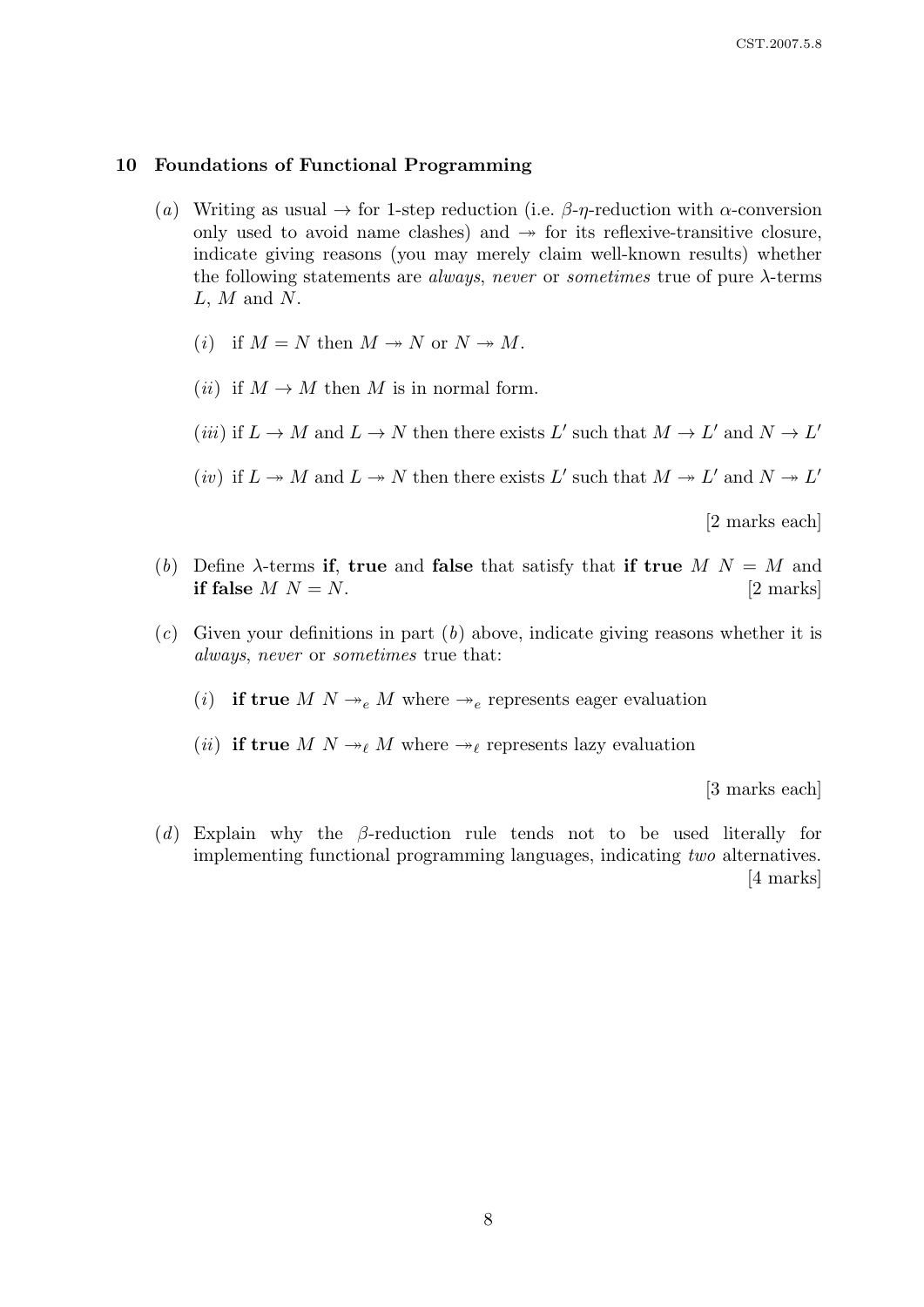#### 11 Semantics of Programming Languages

(a) Consider the types given by the grammar below.

$$
T \ ::= \ \mathsf{unit} \mid T_1 \to T_2
$$

Define the syntax and type system for a pure functional language over these types: a syntax of expressions e for variables, skip, functions, and function application, and typing rules defining a judgement  $\Gamma \vdash e:T$ . State clearly what mathematical objects  $\Gamma$  ranges over, and what the binding is in your language. [5 marks]

- (b) For each of the following, state whether it is true or false. For the true statements, give examples (instantiations for the existentially quantified variables); for the false statements, give proofs of their negations. For any inductive proofs, include statements of the kind of induction used and the induction hypothesis.
	- (i)  $\exists \Gamma_1, \Gamma_2, e, T_1, T_2, (\Gamma_1 \vdash e:T_1) \wedge (\Gamma_2 \vdash e:T_2) \wedge (T_1 \neq T_2)$

(*ii*) 
$$
\exists \Gamma, e, T_1, T_2
$$
. ( $\Gamma \vdash e: T_1$ )  $\land$  ( $\Gamma \vdash e: T_2$ )  $\land$  ( $T_1 \neq T_2$ )

$$
(iii) \exists \Gamma, e, T. \Gamma \vdash e \ e \colon T
$$

(iv)  $\exists \Gamma, e, T$ .  $\Gamma \vdash e : T$  such that  $\Gamma \not\vdash e : T$  if the syntax and rules were interpreted concretely, instead of up to alpha equivalence.

[14 marks]

(c) Discuss briefly whether alpha equivalence is needed to define type systems for ML-like and Java-like languages. [1 mark]